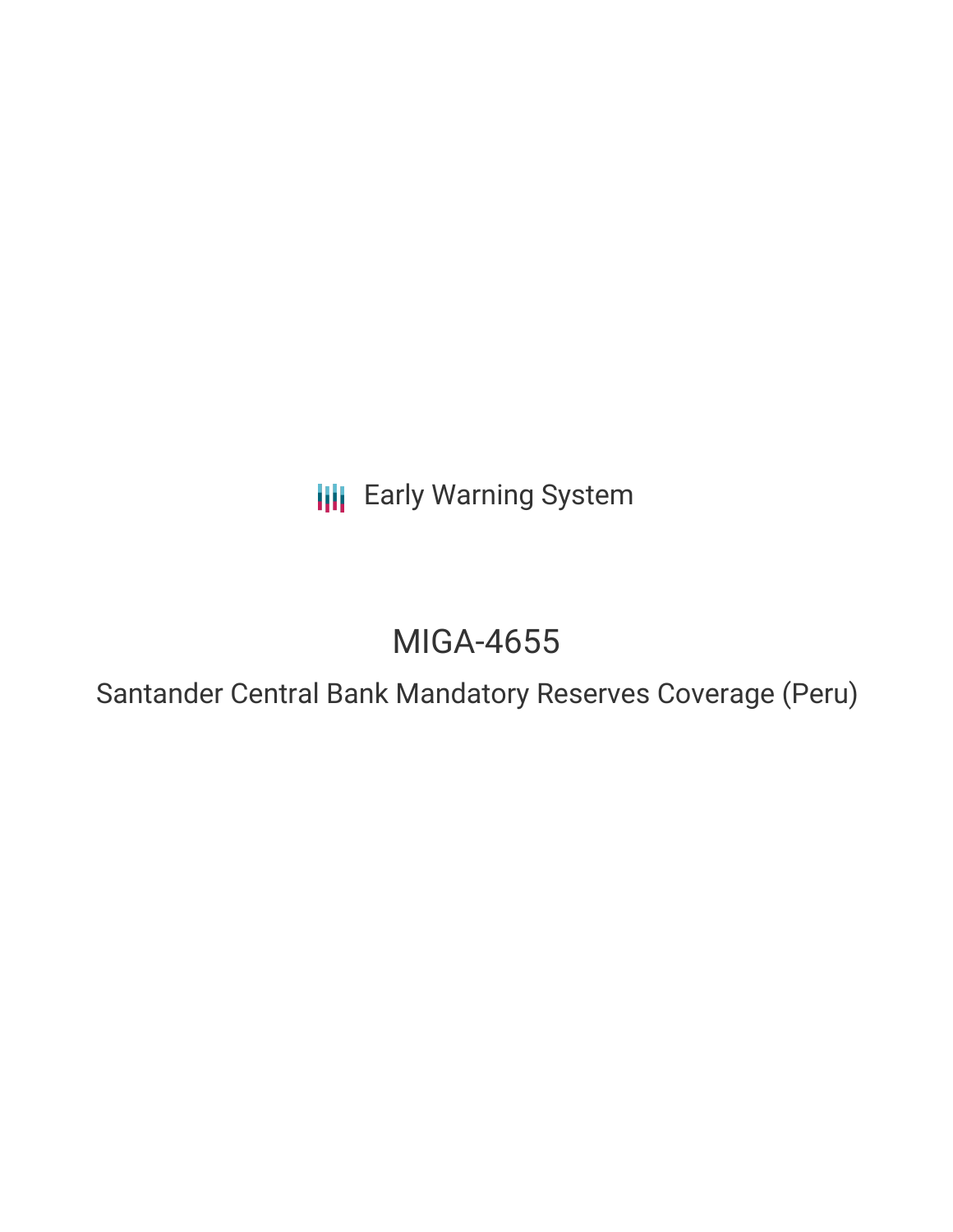

#### **Quick Facts**

| <b>Countries</b>               | Peru                                            |
|--------------------------------|-------------------------------------------------|
| <b>Financial Institutions</b>  | Multilateral Investment Guarantee Agency (MIGA) |
| <b>Status</b>                  | Active                                          |
| <b>Bank Risk Rating</b>        | FI                                              |
| <b>Voting Date</b>             | 2018-06-15                                      |
| <b>Borrower</b>                | Banco Santander S.A.                            |
| <b>Sectors</b>                 | Finance                                         |
| <b>Investment Type(s)</b>      | Guarantee                                       |
| <b>Investment Amount (USD)</b> | \$246.65 million                                |
| <b>Project Cost (USD)</b>      | \$246.65 million                                |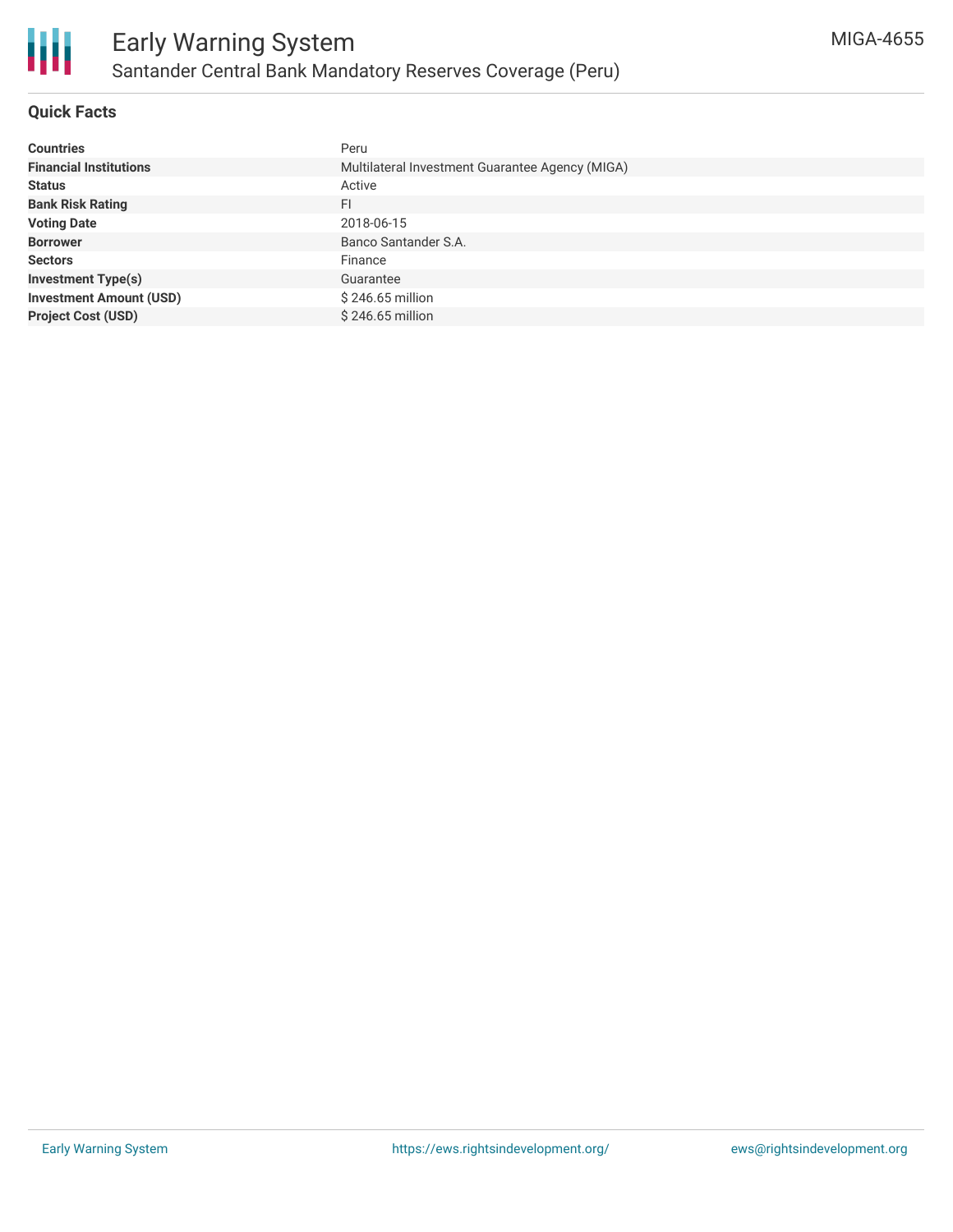

#### **Project Description**

On June 27, 2018, MIGA agreed to issue up to \$246,645,324.82 in guarantees covering equity and quasi-equity investments that Banco Santander S.A. (Santander) has in its subsidiary in Peru, Banco Santander Peru S.A. (Santander Peru). The guarantees are issued for up to seven years against the risk of expropriation of funds.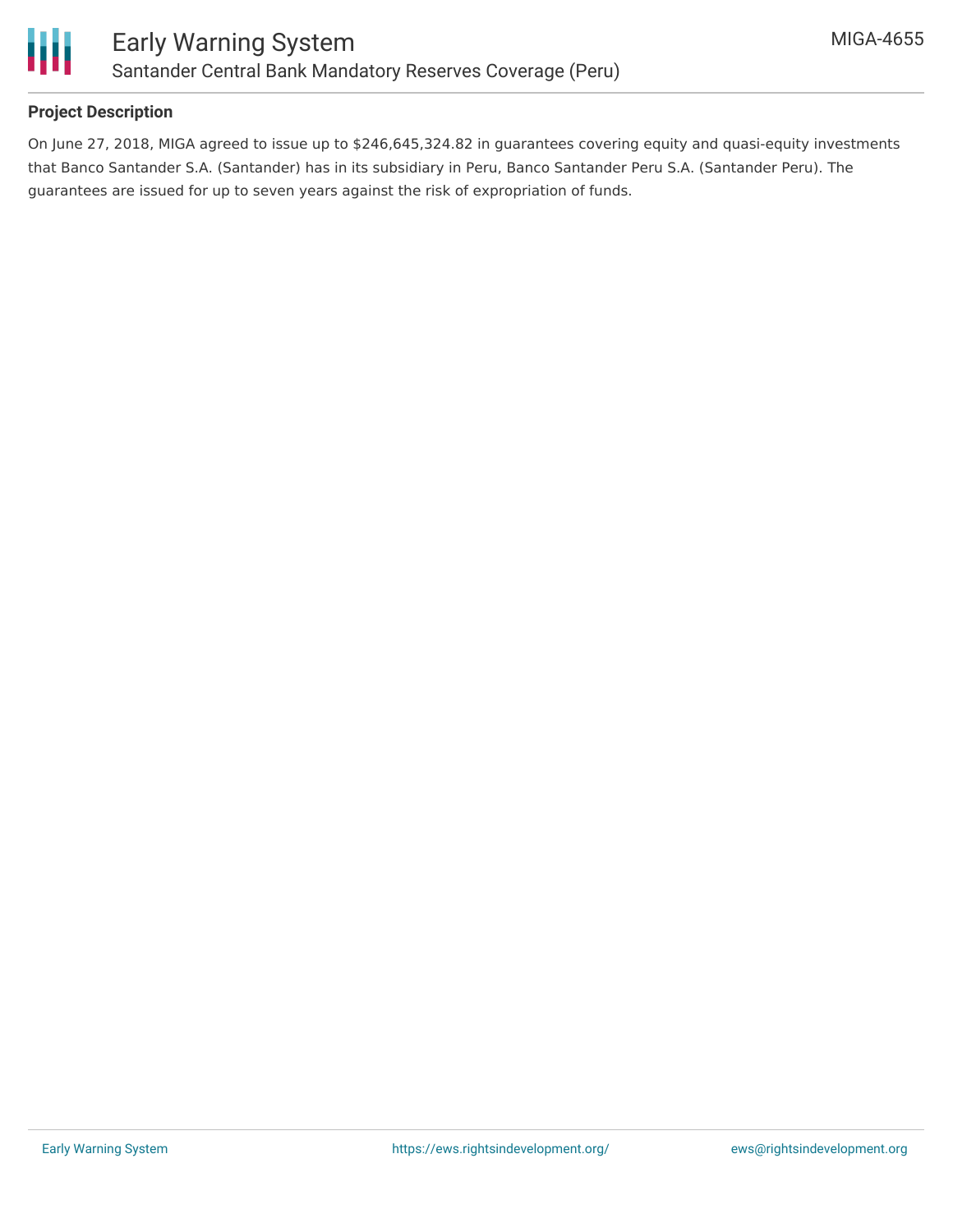#### **Investment Description**

Multilateral Investment Guarantee Agency (MIGA)

#### **Financial Intermediary**

Financial Intermediary: A commercial bank or financial institution that receives funds from a development bank. A financial intermediary then lends these funds to their clients (private actors) in the form of loans, bonds, guarantees and equity shares. Financial intermediaries include insurance, pension and equity funds. The direct financial relationship is between the development bank and the financial intermediary.

[Santander](file:///actor/64/) (Financial Intermediary)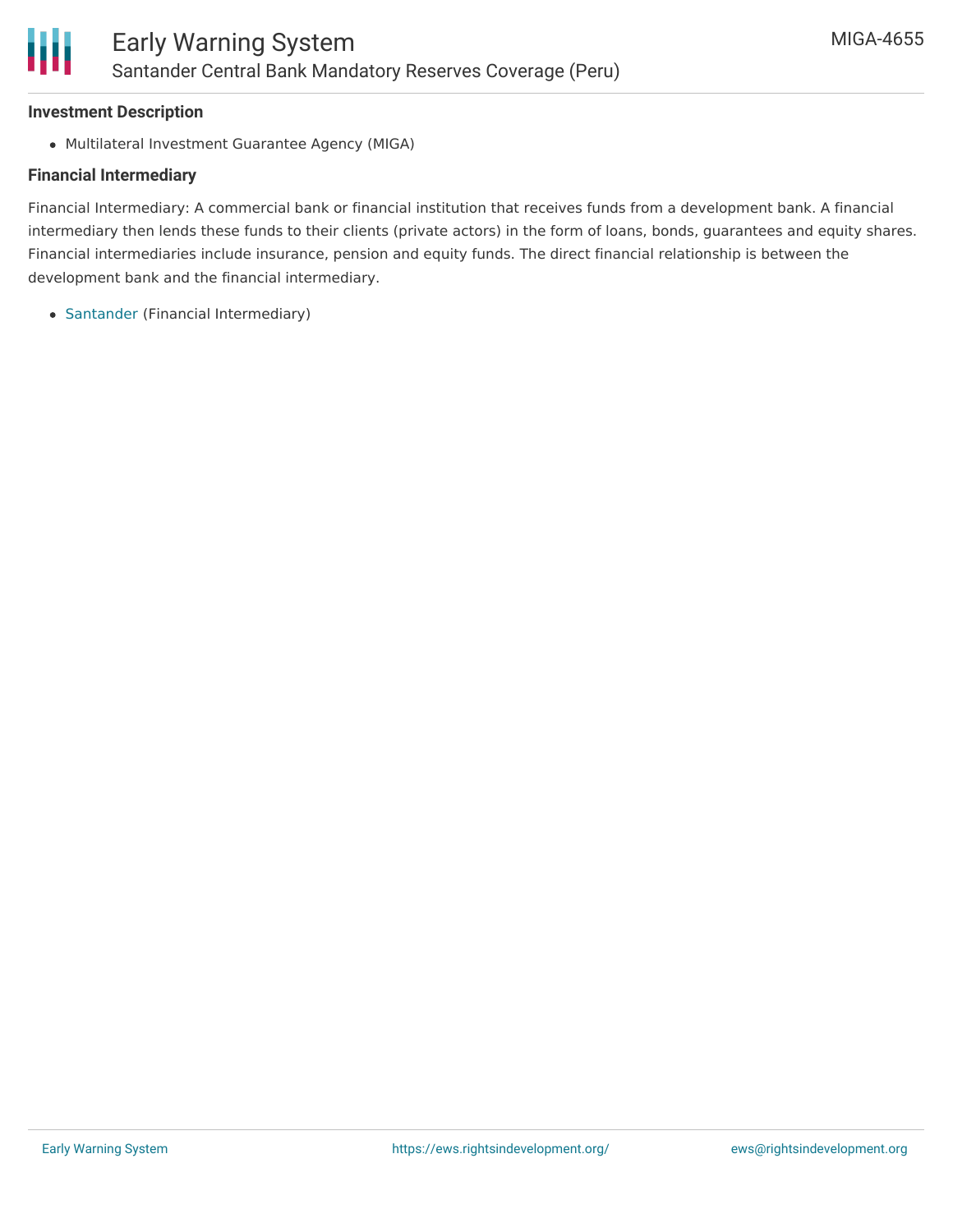

#### **Private Actors Description**

According to MIGA, Spain-based Banco Santander is one of the largest global financial institutions in the world in terms of market capitalization with retail and commercial operations in countries across Europe, Latin America, and North America. Its subsidiary banks abroad are required to maintain reserves at the central banks in their respective jurisdictions, based on the volume of customer deposits that these subsidiaries have. Mandatory reserves contribute to Santander's overall risk-weighted assets (RWA) at the consolidated level, resulting in less headroom for other assets at a given level of capital. MIGA guarantees will allow Santander Peru to increase loans to climate financing and climate benefitting activities.